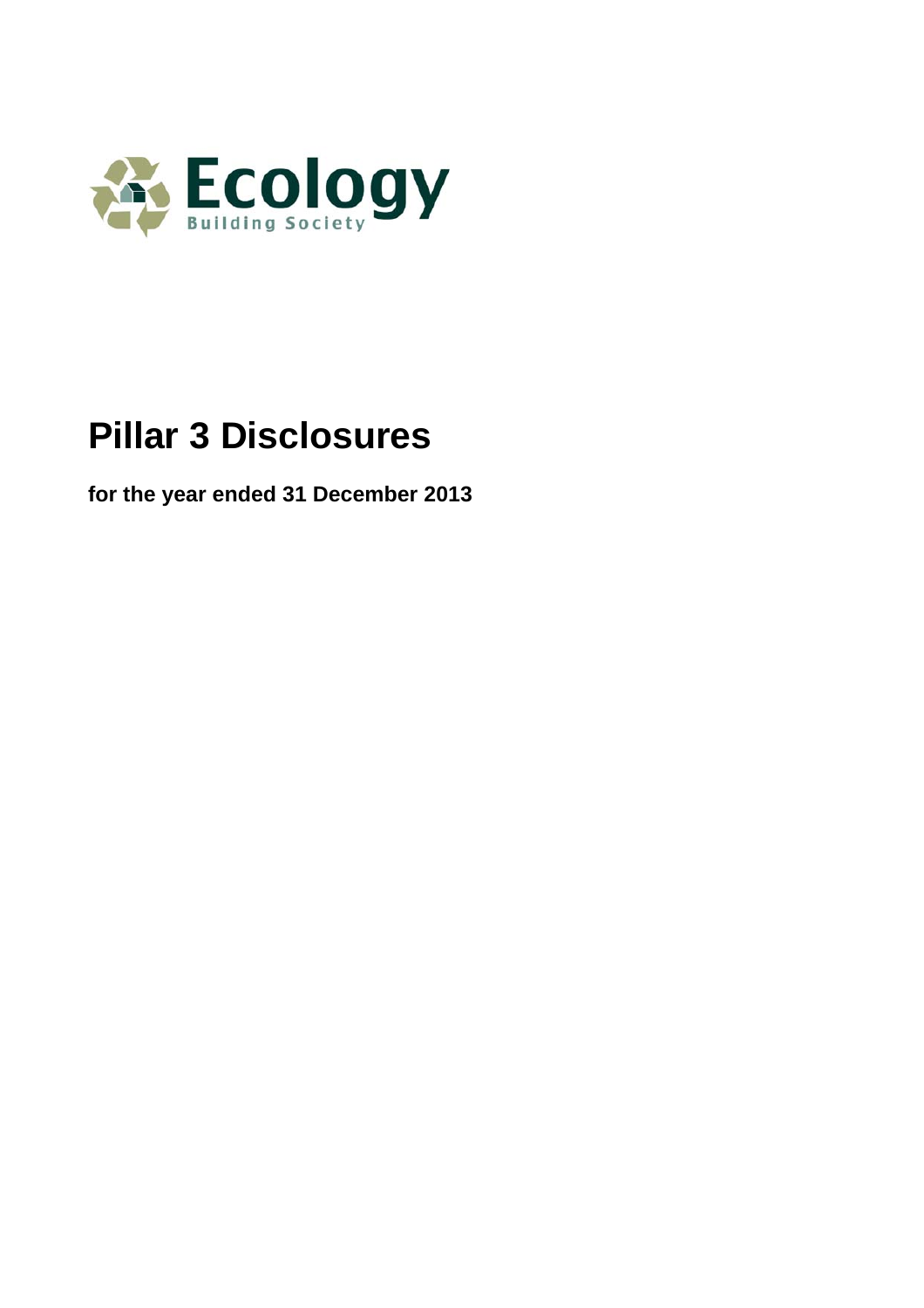## **Table of Contents**

| 1 <sub>1</sub> |  |
|----------------|--|
|                |  |
| 2.             |  |
|                |  |
|                |  |
|                |  |
| 3.             |  |
| 4.             |  |
| 5.             |  |
| 6.             |  |
| 7.             |  |
|                |  |
| 8.             |  |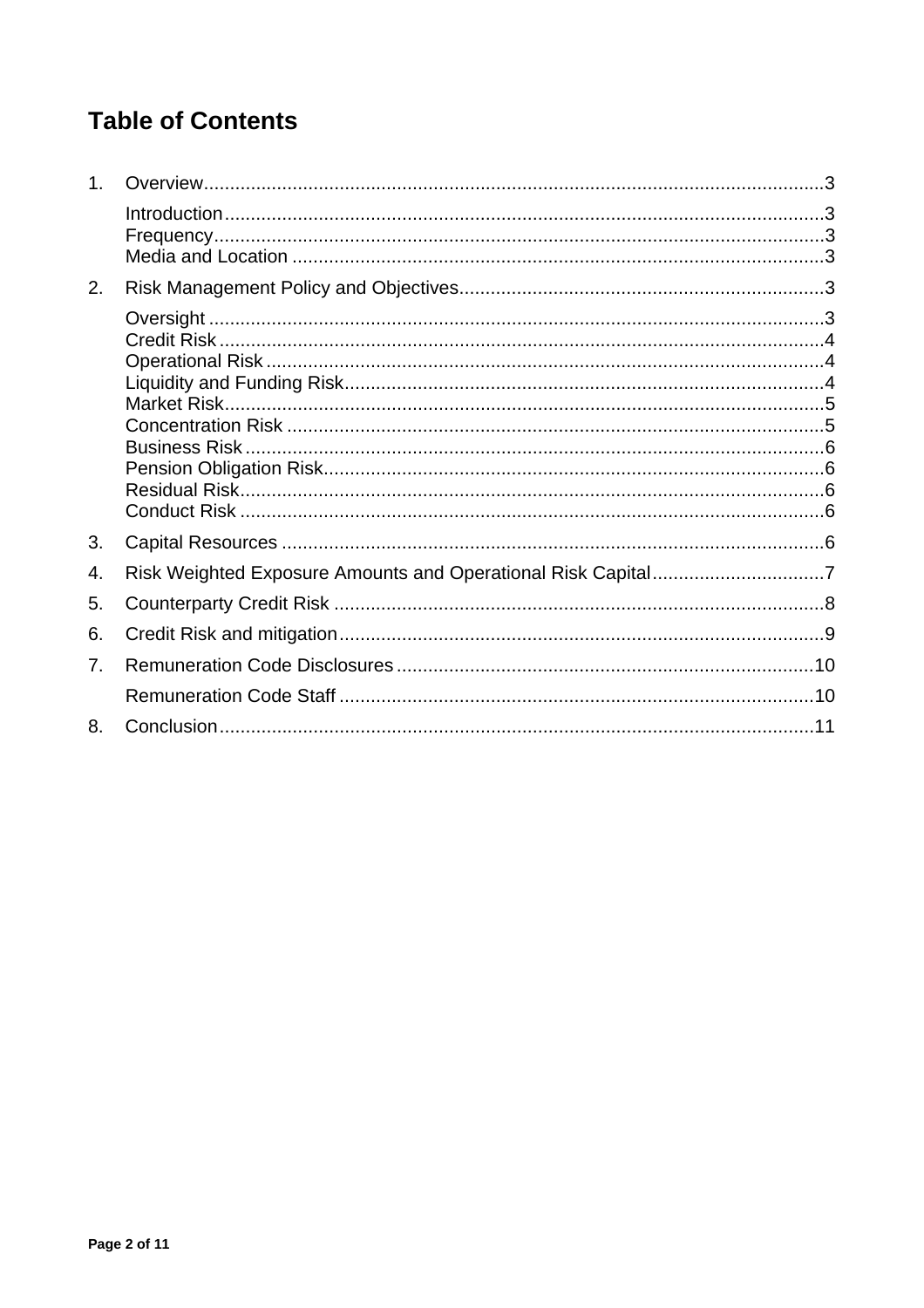## <span id="page-2-0"></span>**1. Overview**

#### <span id="page-2-1"></span>**Introduction**

The Basel 2 framework as implemented in Europe as the Capital Requirements Directive (CRD), also referred to as Basel 2, sets out how much capital building societies must hold in order to provide security for members, depositors and shareholders. In the UK the Prudential Regulation Authority (PRA) is responsible for the implementation of the CRD, which consists of three main elements referred to as "Pillars":

- Pillar 1 this sets out the minimum capital requirements, using a risk based capital calculation focusing mainly on credit and operational risk. The Ecology uses the standardised approach to calculate Credit Risk which is expressed as 8% of the risk weighted exposure amounts for each exposure class. Capital required to cover operational risk is assessed under the Basic Indicator Approach and calculated by reference to the net income of the Society averaged over the previous 3 years
- Pillar 2 this is an internal assessment of additional capital required to cover risks faced by the Society that are not covered by the minimum regulatory capital resource requirement set out under Pillar 1, including stress testing the outcomes to identify the level of additional capital that should be held. This process is known as the Internal Capital Adequacy Assessment Process (ICAAP). The PRA reviewed the Society's ICAAP in April 2013 with an updated level of individual capital guidance (ICG) and capital add-on advised by the PRA in August 2013
- Pillar 3 this requires building societies and banks to disclose key information on the Society's own funds, risk exposures and risk management processes

This document sets out the Board's policy on the disclosure requirements of Pillar 3, as set out in BIPRU 11, that were in force on 31 December 2013. In addition to the disclosures required by legislation in place on that date this document also includes disclosure of the Society's CRD IV transitional capital position based upon new legislation.

#### <span id="page-2-2"></span>**Frequency**

This report will be made on an annual basis. The disclosures will be as at the Accounting Reference Date (ARD) of 31 December, and will be published within four months of the ARD. The Society will aim, however, to make the disclosures shortly after the publication of the Annual Report and Accounts.

#### <span id="page-2-3"></span>**Media and Location**

The report will be published on the Society's corporate website [www.ecology.co.uk](http://www.ecology.co.uk/) .

## <span id="page-2-4"></span>**2. Risk Management Policy and Objectives**

#### <span id="page-2-5"></span>**Oversight**

The Chief Risk Officer (CRO) oversees the management and development of a comprehensive process for assessing, indentifying, monitoring and reducing pertinent business risks that could interfere with the Society's objectives and goals. The CRO reports to the Risk, Audit, Compliance and Ethics Committee (RACE). On behalf of the Board, RACE considers and approves the Society's risk management framework, its risk appetite and its risk management policies for all risk categories. RACE also monitors key risk management information, adherence to the Society's ethical standards and reviews the Society's overall capital adequacy. The Chair of RACE reports quarterly to the Board on the Committee's deliberations. During 2013 RACE met four times.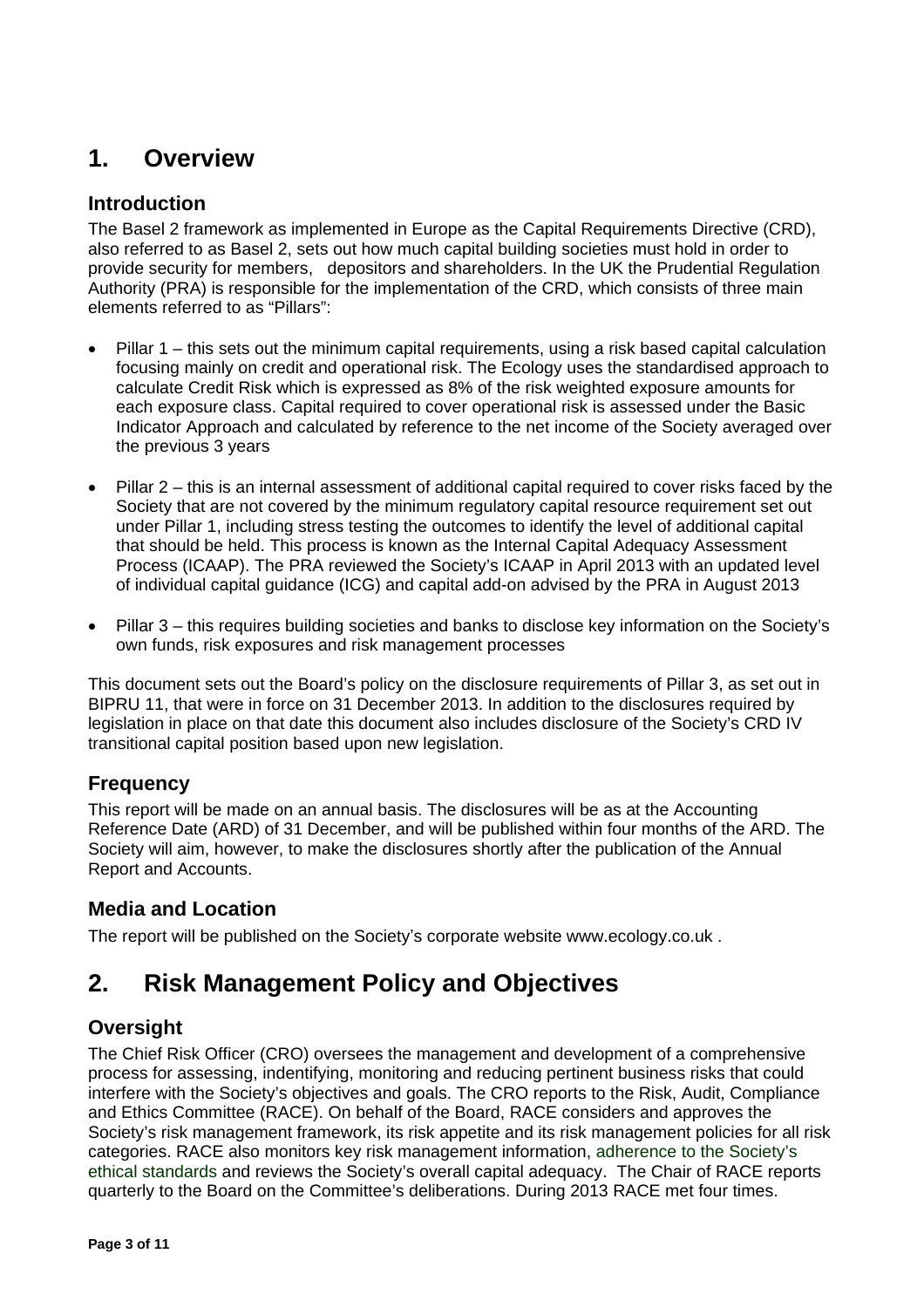#### <span id="page-3-0"></span>**Credit Risk**

As a provider of residential mortgages, credit risk is the most significant risk facing the Society. Credit risk is the risk of loss arising from a customer or counterparty failing to meet their financial obligations to the Society as and when they fall due. The Board sets the risk appetite for both lending (residential and commercial) and treasury activities.

The lending policy of the Society is reviewed by the Board and sets out policy limits and underwriting procedures. The Society first of all determines if the borrowing request meets the Society's environmental lending criteria. Where these are met, for ordinary residential lending, the loan is assessed against the following: affordability, residency, residential history, credit history, employment history, nature of income and loan to value. In addition, confirmation of borrower identity and an assessment of the value of any security are undertaken prior to granting the loan. When considering applications, the primary focus is placed on the willingness and ability to repay.

The maximum mortgage loan available is based on the lower of the current value or purchase price of the property. No lending is undertaken based solely upon security provided by the value of the underlying assets and all mortgages are secured by way of a first legal charge against the property.

For commercial loans, third-party guarantees, supporting collateral and security, robust legal documentation, and financial covenants are also taken into account.

Counterparty and country limits for treasury activity are set out in the Financial Risks policy which is reviewed by the Board. The Society first of all seeks to identify potential counterparties with the most defensible records on a range of ethical criteria. This element itself is a strong indicator of counterparty quality and is reviewed at least annually, via internal analysis. Note is taken of external credit ratings as produced by Fitch IBCA, which provide triggers for disengagement.

#### <span id="page-3-1"></span>**Operational Risk**

Operational risk is the risk of a loss arising from failed or inadequate internal processes or systems, human error or other external factors.

The Society has adopted the basic indicator approach (BIA) to operational risk which is expressed as a percentage of the average of the latest three years of the sum of net interest income and net non-interest income. There is no intention to move to a more advanced approach in the short to medium term.

The Society does not engage in any complex forms of funding or use off-balance sheet instruments and the Board is therefore content that no risk to the Society arises from these sources.

The Society manages its operational risks through internal controls, and various risk mitigation techniques, such as insurance and business continuity planning. The Society maintains a register of operational risks faced by the Society which are scored to reveal any potential implications for the level of capital held. The impact of these risks is re-evaluated on at least an annual basis and whenever a loss event occurs.

#### <span id="page-3-2"></span>**Liquidity and Funding Risk**

Liquidity risk is the risk that the Society does not have sufficient financial resources available to meet its obligations as they fall due, or that the Society is unable to meet regulatory prudential liquidity ratios. It is Society policy to ensure that sufficient liquid assets are at all times available to meet the Society's obligations, after taking into account withdrawals of customer deposits, drawdown of customer facilities and growth in the balance sheet. The management of the Society's liquidity is the responsibility of the Treasury function, which monitors liquidity limits on a daily basis.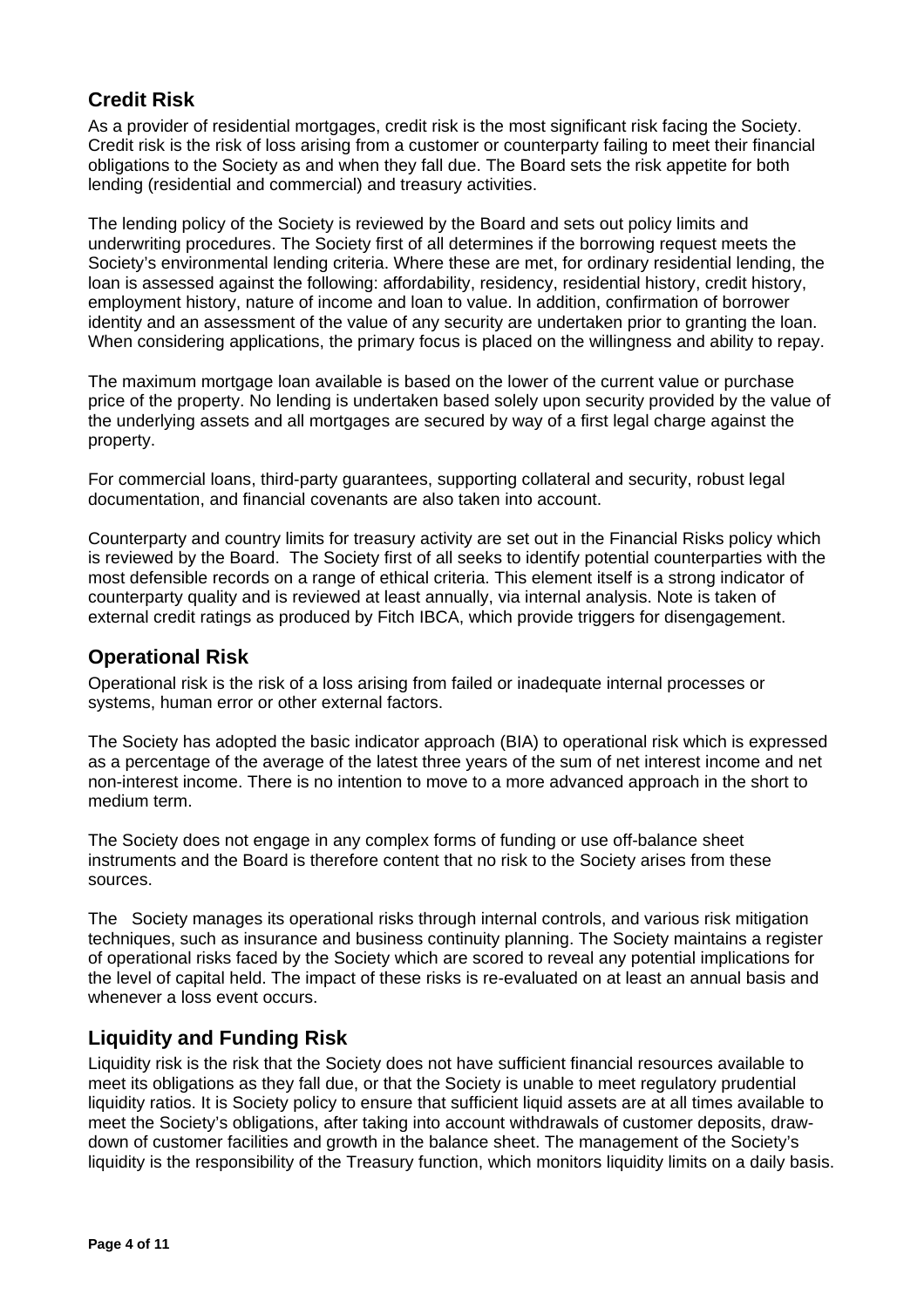The Society's liquidity objectives are:

- to meet all liabilities and cash-flow requirements as they arise and ensure sufficient funds for day-to-day needs
- to protect itself against the inherent maturity and interest-rate mismatch arising from the principal activity of lending long-term and financing this by means of predominantly short-term **liabilities**
- to cover expected imbalances in cash flows (e.g. where outflows in respect of tax payments, mortgage lending and capital expenditure, exceed inflows from mortgage redemptions and repayments and other receipts for a particular period)
- to cover the normal range of fluctuations in funding flows, which will arise but which are unpredictable to the timing and amount (e.g. release of retentions, closure of retail accounts)
- to maintain confidence that the Society will be able to meet its obligations to investors when called upon to do so and to honour its commitments for mortgage lending
- earn a reasonable return balanced with risk, market rates and the Society's own ethical stance.

The Society has exposures to banks and building societies in its portfolio, which are held purely for liquidity purposes. The risk posed by counterparties is controlled by restricting the amount of lending to institutions with a credit rating below A-. ALCO reviews the list of approved counterparties on a regular basis and recommends changes for approval to the Board. The Society has not experienced any losses in its treasury portfolio for some 20 years.

The Society has no exposure to wholesale funding and has had no such exposure for at least 15 years.

The Society performs liquidity stress testing based on a range of adverse scenarios, and has a liquidity contingency funding plan which is maintained in order to ensure that the Society has access to sufficient resources to meet obligations as they fall due if these scenarios occur. Stressed liquidity profiles are reported to every ALCO meeting.

#### <span id="page-4-0"></span>**Market Risk**

Market risk is the risk of any impact on the Society's financial condition due to adverse market movements caused by market variables such as interest rates. As the Society does not operate a Trading Book, the only element relevant to the Society is interest rate risk in the banking book, which mainly arises from mismatches between the re-pricing dates of the assets and liabilities on the Society's balance sheet. The Society does not provide fixed-rate mortgages or savings products at the present time, so the level of risk is minimal and is tracked through standard gap analysis techniques.

#### <span id="page-4-1"></span>**Concentration Risk**

Exposure to Concentration Risk is monitored on a daily basis. As a Society that lends on a national basis, including Northern Ireland, the Society is not subject to an undue level of Geographic concentration risk.

The activities of the Society are of course highly concentrated in residential lending and funded primarily by retail investments. However, the Society argues firstly that this model has long-term resilience and secondly, the Society's deliberate focus on energy efficiency and environmental impacts of residential property ensures a high level of quality in the lending book and a higher degree of resilience than the mainstream market which will increase as energy prices rise.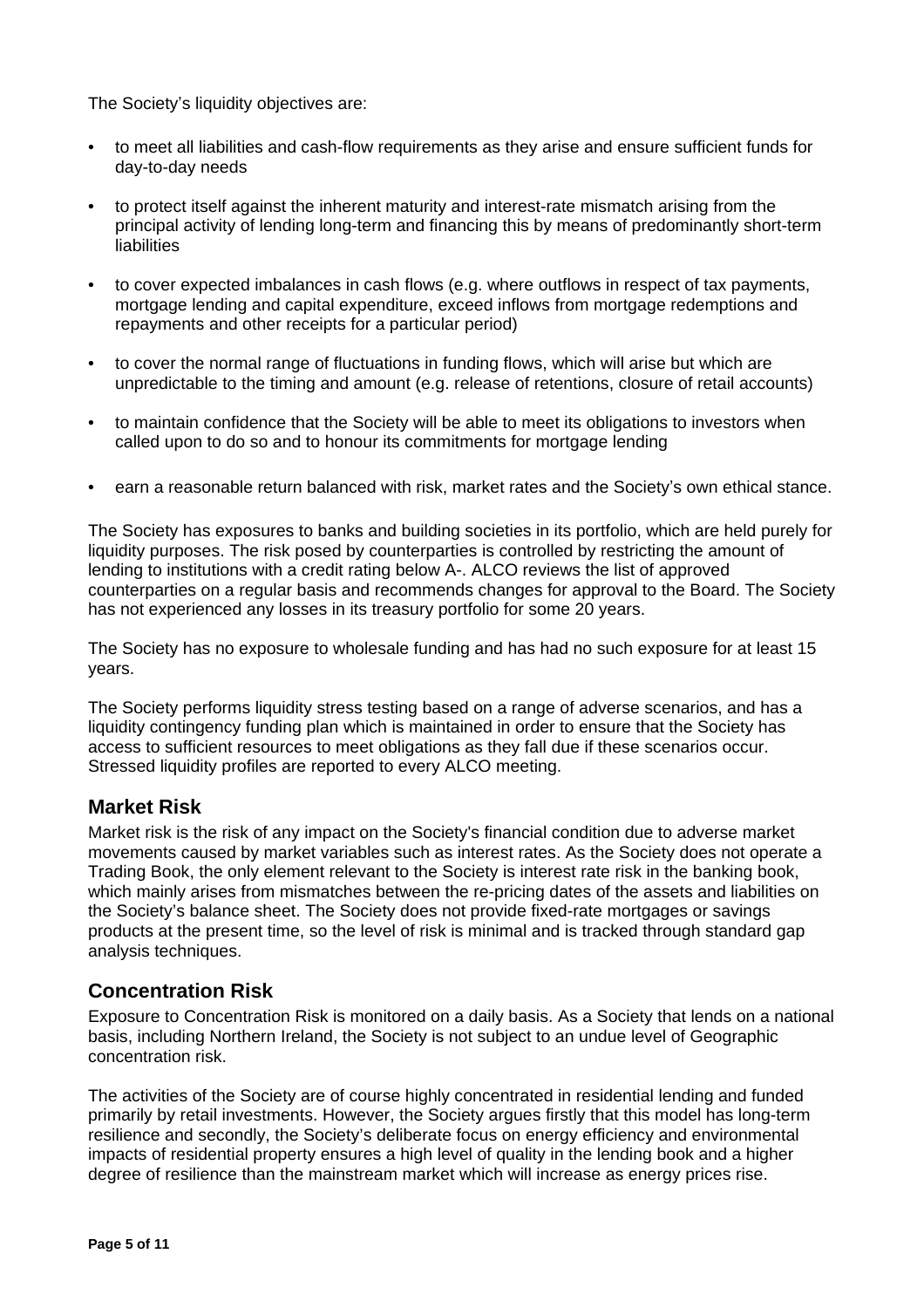The Society's lending model which requires energy efficiency improvements ensures that there is no dependence on either remortgage business or introduced business. Internal limits and the nature of the product range ensure that there is no undue exposure to any property type or class of borrower, including more specialist books such as self-build and buy-to-let.

The Society takes particular note of concentration risk arising from large exposures which are a function of the relatively small size of the Society. This is controlled by close attention to the credit assessment process.

#### <span id="page-5-0"></span>**Business Risk**

Business risk arises from macroeconomic factors that may impact on the ability of the Society to carry out its business plan. Business Risk is managed through regular review and development of the Corporate Plan, management oversight and an embedded corporate governance process. The Society conducts stress and scenario analysis as part of its corporate planning process to identify potential mitigating actions that can be employed in the event of a downturn.

#### <span id="page-5-1"></span>**Pension Obligation Risk**

The Society has never operated a defined benefit scheme, and therefore does not have any exposure to pension obligation risk.

#### <span id="page-5-2"></span>**Residual Risk**

The Society holds capital both to cover events that can be anticipated with a reasonable degree of certainty and to deal with market stresses. In addition, capital is held in excess of the minimum required by the PRA to cover events that are unforeseen.

#### <span id="page-5-3"></span>**Conduct Risk**

Conduct Risk is the risk of the Society's conduct resulting in poor outcomes for consumers, consumers being either members or potential members. The Board fully embraces the Financial Conduct Authority (FCA)'s Principle 6, namely to ensure that the Society pays due regard to the interests of its members and treats them fairly at all times. These principles are firmly embedded within the Society's culture and maintained through staff and Director induction, training and performance management.

Conduct Risk is monitored by the RACE committee and the Board, as part of the Society's Ethics framework. This framework goes beyond a risk mitigation perspective by also seeking to maximise opportunities to improve outcomes for the Society's full range of stakeholders. The Ethics (Conduct Risk) Policy is reviewed annually. The Ethics Manager reports on conduct to every RACE committee.

### <span id="page-5-4"></span>**3. Capital Resources**

The capital resources of the Society are calculated in accordance with the Capital Requirements Directive. The assets of the Society, as shown in the Balance Sheet, were £124.801m at 31 December 2013. This figure is net of general and specific provisions.

The table below summarises the composition of the Society's regulatory capital for the Society as at 31 December 2013, together with prior year comparatives.

| <b>Capital resources</b>                | As at 31/12/2013<br>£000 | As at<br>31/12/2012<br>£000 |
|-----------------------------------------|--------------------------|-----------------------------|
| Common Equity Tier 1 - general reserves | 6,375                    | 5,973                       |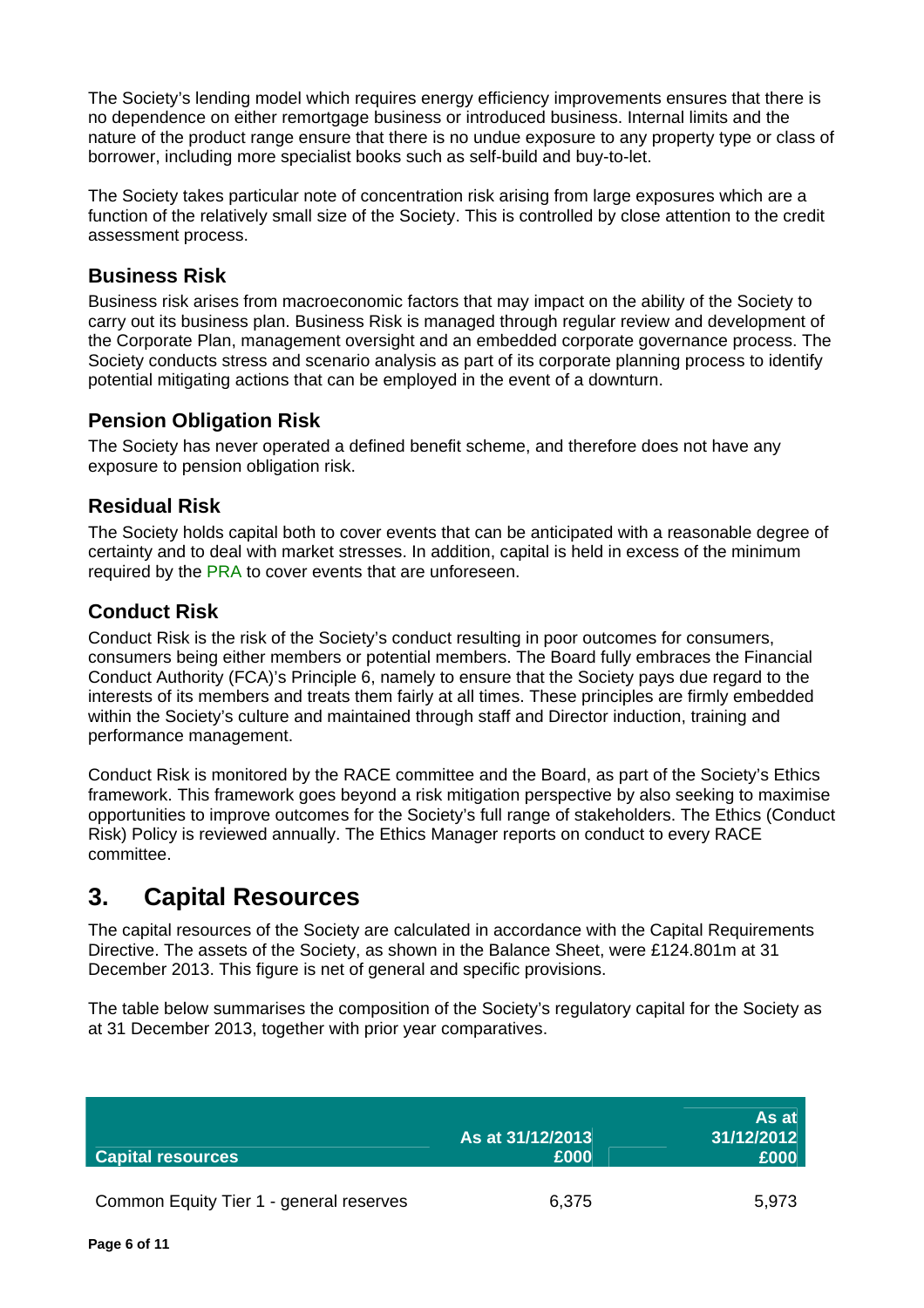| - general provisions           | 25    |       |
|--------------------------------|-------|-------|
| <b>Total capital resources</b> | 7.447 | 7.150 |

#### **Common Equity Tier 1 capital**

These are the general reserves of the Society and represent the accumulated after tax profits of the Society.

#### **Tier 2 capital**

The Society holds two issues of subordinated liabilities which qualify as Tier 2 capital. The debt is unsecured and ranks behind the claims of the Society's depositors, creditors and investing members. Under Basel II debt in its final five years to maturity is subject to an annual amortization percentage of 20%. Under transitional arrangements Basel III requires all debt held by the Society to be amortized on a daily basis between 10 and 20% dependent on the maturity date of the debt.

General provisions of the Society represent part of the Society's free capital and are therefore included as Tier 2 capital.

## <span id="page-6-0"></span>**4. Risk Weighted Exposure Amounts and Operational Risk Capital**

The Society's planning process seeks to ensure that the Society will have enough capital to meet the base regulatory requirements under the CRD, to support the business's expected growth potential, concomitant with its risk appetite and its assessments of current and future material risks. This assessment is informed by the regular stress and scenario testing that is performed both on the Society's capital and liquidity position. These conclusions are set out in the Corporate Plan in conjunction with the ICAAP which also takes into account the Society's Individual Capital Guidance.

The Society allocates capital as set out in the table below to the assets of the Society on a risk weighted basis in line with the 'Standardised Approach' to Credit Risk as specified by the Capital Requirements Directive. Additionally, the Society uses the 'Basic Indicator Approach' to evaluate the additional capital required to cover the Operational Risk associated with the Society's activities.

|                                              | <b>Risk</b><br>Weighted<br>Pillar 1 |                         |                 |
|----------------------------------------------|-------------------------------------|-------------------------|-----------------|
|                                              | <b>Exposure</b><br>£000             | <b>Exposure</b><br>£000 | capital<br>£000 |
| <b>Liquidity</b>                             |                                     |                         |                 |
| Gilt edged securities                        | 14,507                              | 0                       | 0               |
| <b>Credit Institutions</b>                   | 25,434                              | 6,488                   | 519             |
| <b>Total Liquidity</b>                       | 39,941                              | 6,488                   | 519             |
|                                              |                                     |                         |                 |
| <b>Loans and advances to customers</b>       |                                     |                         |                 |
| Residential performing loans                 | 74,408                              | 26,746                  | 2,140           |
| Non-residential performing loans             | 10,350                              | 10,350                  | 828             |
| Past due items                               | 78                                  | 75                      | 6               |
| <b>Total Loans and advances to customers</b> | 84,836                              | 37,171                  | 2,974           |
|                                              |                                     |                         |                 |
| <b>Other Exposures</b>                       |                                     |                         |                 |
| Fixed and other assets                       | 1,609                               | 1,609                   | 129             |
| <b>Total Credit Risk</b>                     | 126,386                             | 45,268                  | 3,622           |
|                                              |                                     |                         |                 |
| <b>Operational Risk</b>                      | 2,153                               | 2,153                   | 323             |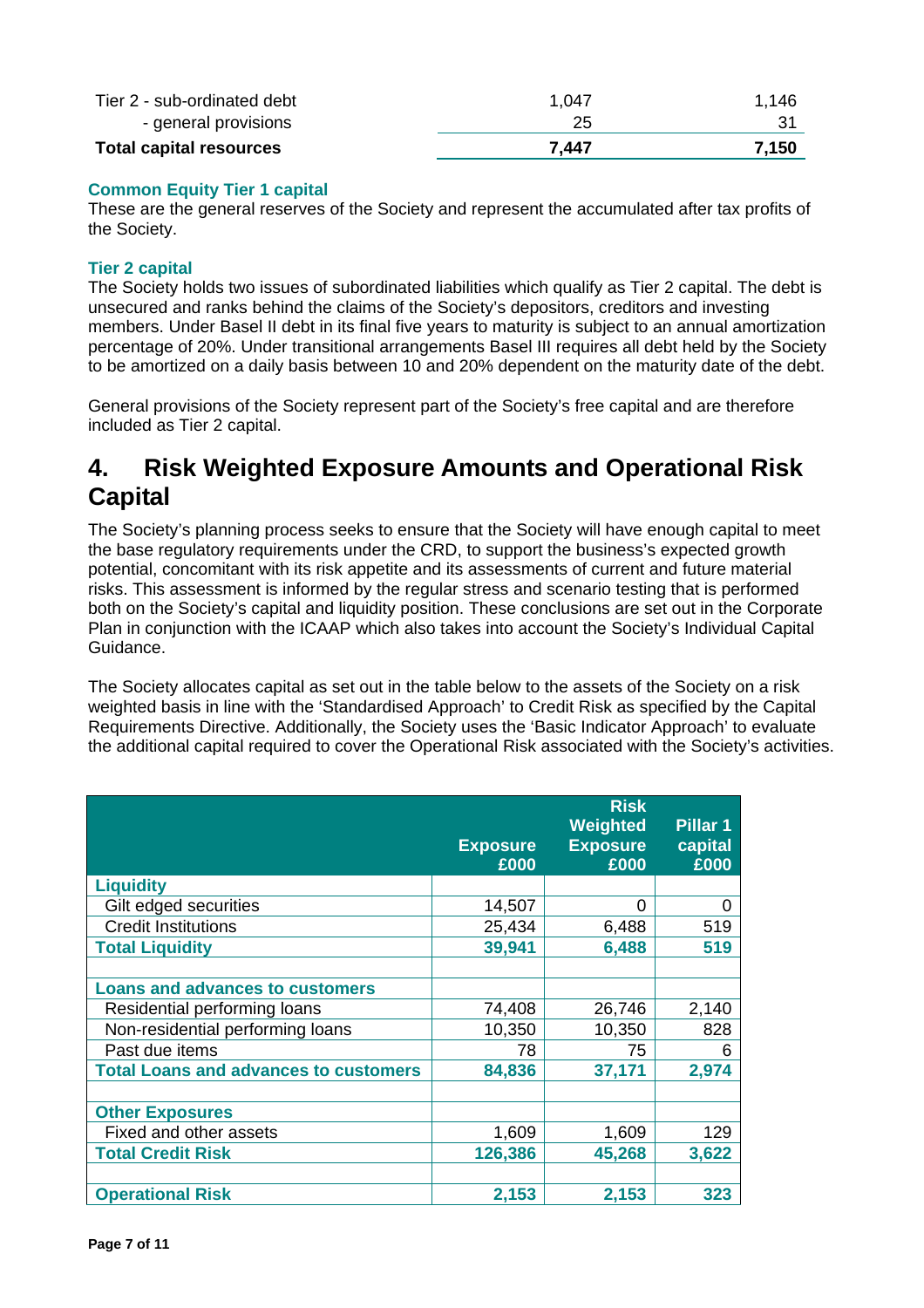| <b>Total Pillar 1 capital requirement</b>     | 3,945 |
|-----------------------------------------------|-------|
|                                               |       |
| <b>Total Capital available</b>                | 7.447 |
|                                               |       |
| <b>Excess of capital over minimum capital</b> |       |
| requirement under Pillar 1                    | 3.502 |

On 16 June 2013, the European Union Council formally adopted a package of two legislative instruments collectively referred to as CRD IV that amend and replace existing capital requirement directives.

The Capital Requirements Regulation contains Pillar 1 and Pillar 3 requirements and is directly applicable as EU law. The accompanying Capital Requirements Directive contains Pillar 2 measures that embody a degree of national discretion by Regulators. The objective of the reform package is to improve the financial services sector's ability to absorb shocks arising from financial and/or economic stress, so reducing the potentially destabilising impact on the financial sector into the real economy. CRD IV legislation was implemented on 1 January 2014.

The key elements of CRD IV are as follows:

- New limits and capital buffers
- Higher thresholds for all forms of capital with an increased focus on Common Equity Tier (CET) 1. (The Society's CET1 ratio at 31 December 2013 was 14.08%)
- Introduction of the Leverage Ratio. The Basel Committee is using a period to 2017 to test a minimum Tier 1 leverage ratio of 3.00%. At 31 December 2013 the Society's Tier 1 leverage ratio under CRD IV is 4.81.

The actual impact of CRD IV on the Society's capital ratio is also dependent on the related European Banking Authority (EBA) technical standards and the PRA's approach to implementation in those areas for which it is responsible.

## <span id="page-7-0"></span>**5. Counterparty Credit Risk**

The Society's counterparty treasury credit risk management policy is designed to ensure that the Society can obtain the best possible return whilst operating within prudent limits in respect of counterparties.

In selecting counterparties and the limits to be applied to them, the Society makes reference to Credit Ratings supplied by ECAIs, balance sheet data, and a general assessment of the counterparty in terms of background information which includes an overall ethical assessment which is updated annually or more frequently as required. This assessment includes among other matters:

- examination of the counterparties' environmental, sustainable development, biodiversity and waste management policies
- consideration of the degree of reporting on climate change
- compliance with the health and safety, environmental and labour legislation of the jurisdictions the counterparty is active in
- significant sectoral and regional exposures.

Counterparties are reviewed by ALCO and are subject to continuing approval by the Board.

#### **Maturity of Treasury Investments**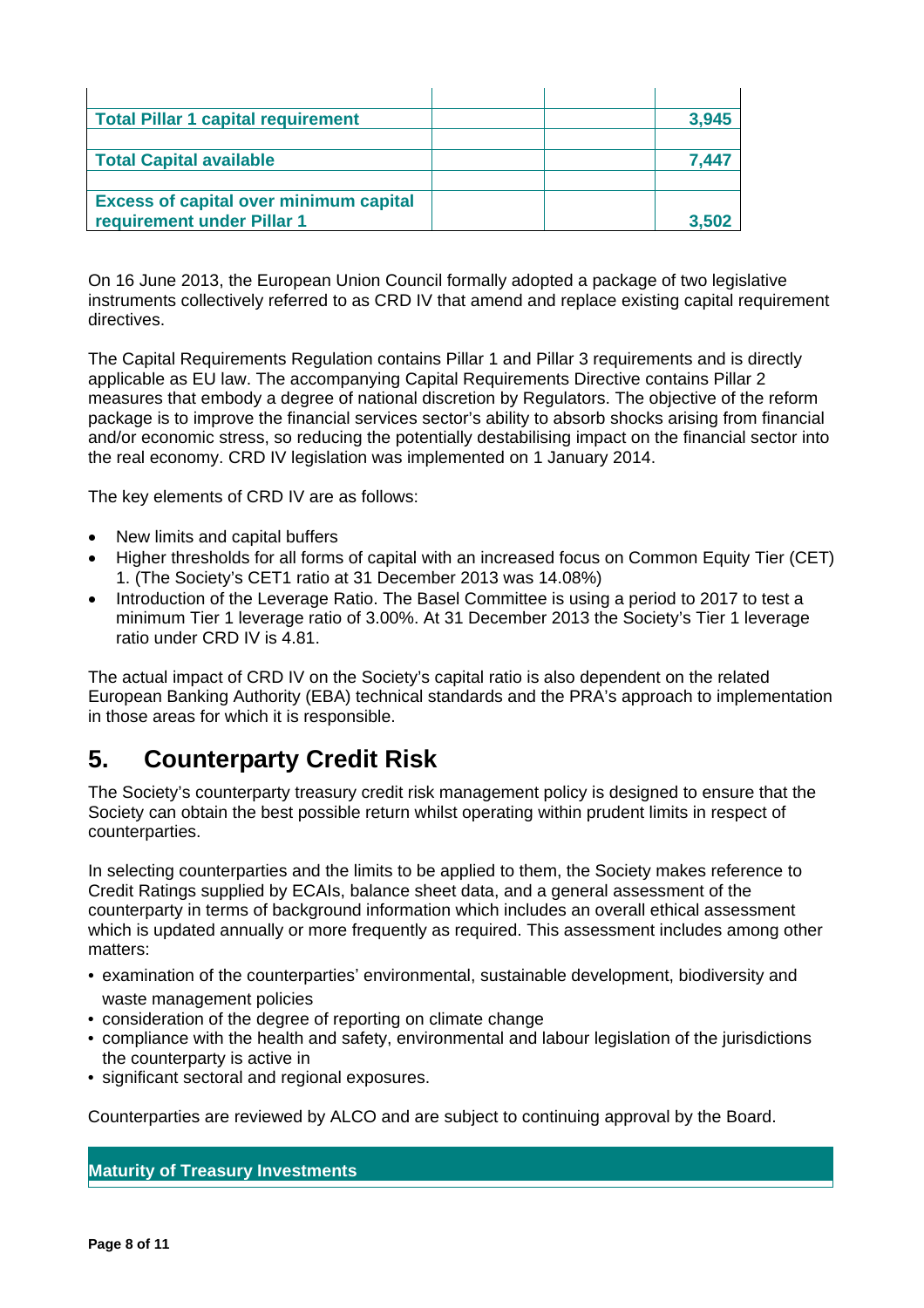| <b>Fitch Ratings Service</b> | $3$ months<br>£000 | 3 months to 1<br>year<br>£000 | >1 year<br>£000 | <b>Total</b><br>£000 |
|------------------------------|--------------------|-------------------------------|-----------------|----------------------|
| AAA to AA-                   | 3,500              |                               | 1,000           | 4,500                |
| $A+$ to $A-$                 | 6,150              | 2,500                         |                 | 8,650                |
| BBB+ to BBB-                 | 4,091              |                               |                 | 4,091                |
| BB+ to BB-                   | 1,582              |                               |                 | 1,582                |
| Unrated                      | 3,000              | 3,550                         |                 | 6,550                |
| <b>British Government</b>    | 7,995              | 5,491                         | 1,000           | 14,486               |
| Total                        | 26,318             | 11,541                        | 2,000           | 39,859               |

## <span id="page-8-0"></span>**6. Credit Risk and mitigation**

Indexed valuations are applied to the mortgage portfolio on a quarterly basis. As a prudent measure these valuations are reduced between 1.5 % and 5% depending on the nature of the loan (i.e. residential, development, secured on land or Buy to Let). At the end of December 2013, after applying these reductions the residential mortgage portfolio is low at 36.96%. At 31 December 2013, the Society had no properties in repossession.

The following table shows the extent of Past Due cases in the loan book separated into prime residential, development, buy-to-let and Fully Secured on Land (FSOL). The FSOL book contains a number of cases which are primarily residential in nature but have a significant amount of land attached, which may have some limited commercial exploitation.

Past Due amounts relate to the overall mortgage balances not the amount in arrears.

| Past due - Ioans > 3 months in arrears |        |                         |  |  |
|----------------------------------------|--------|-------------------------|--|--|
| <b>Balances</b><br>£000                |        | <b>Past Due</b><br>£000 |  |  |
| Residential                            | 66,958 | 44                      |  |  |
| Development                            | 431    |                         |  |  |
| Buy to Let                             | 5,974  |                         |  |  |
| <b>FSOL</b>                            | 10,094 | 34                      |  |  |
| Unsecured                              | 41     |                         |  |  |
| Total                                  | 83,498 | 78                      |  |  |

Specific provisions are made regarding properties taken into possession, and potentially on mortgages which are three months or more in arrears. In these cases, 5% is added to the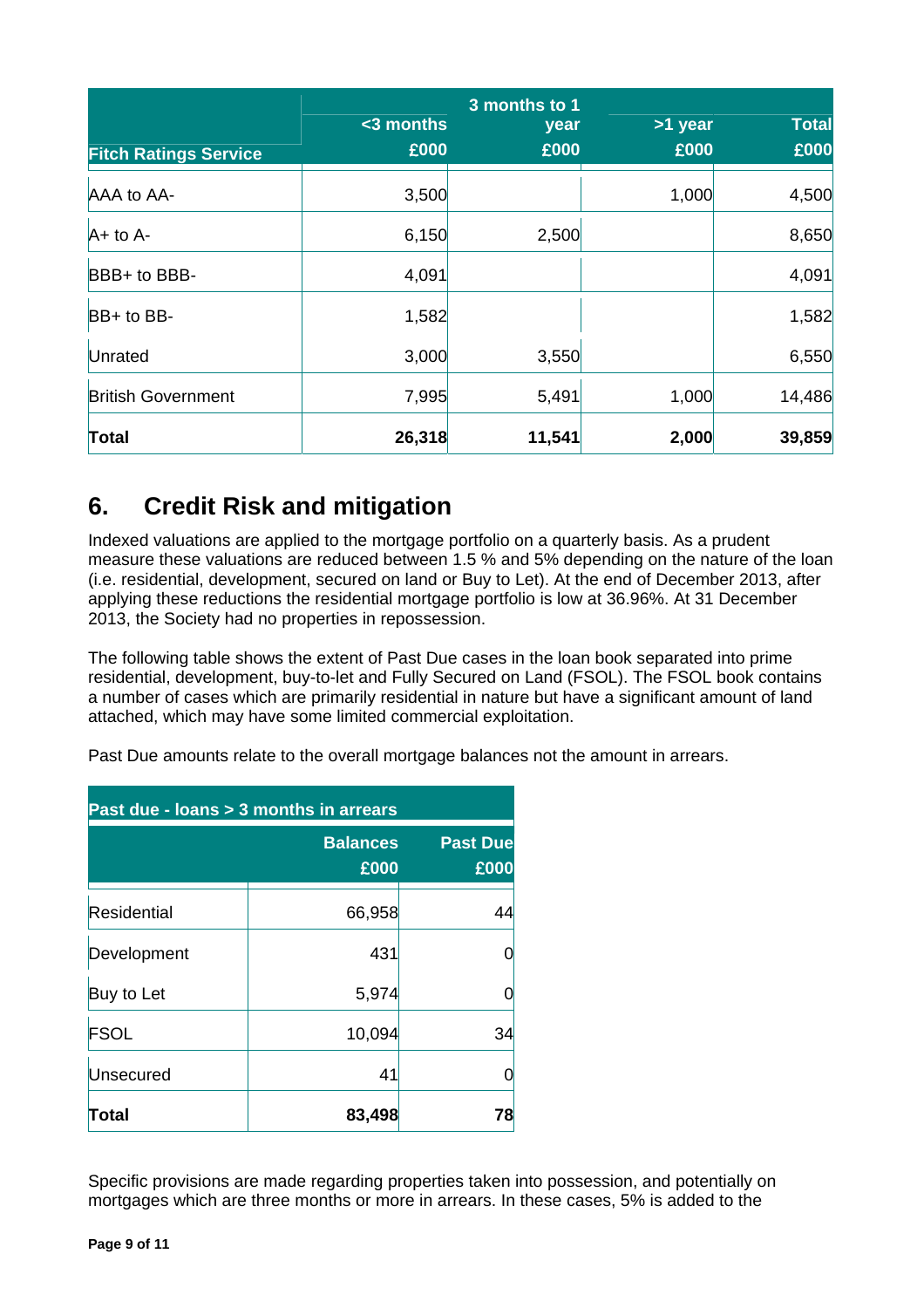mortgage balance, and between 20 and 30% is deducted from the latest physical valuation obtained, and a provision made for any apparent loss in realisable value. At the end of December 2013 there were no cases three months or more in arrears that were considered to be impaired.

A general provision is made to cover potential losses which might arise due to unknown factors based on general economic conditions and the Society's previous experience of impairment.

## <span id="page-9-0"></span>**7. Remuneration Code Disclosures**

The Remuneration Code is set out in the Regulator's Handbook SYSC19a and this requires information to be disclosed concerning the Society's remuneration policy and practices for those staff whose professional activities have a material impact on the Society's risk profile.

To minimise this risk the Board ensures that its remuneration policies are in line with its business strategy, risk appetite and long term objectives, and that remuneration is set at a level that retains and attracts staff of the appropriate calibre.

The Society's Remuneration Committee will ensure that its remuneration policy is consistent with the risk appetite of the Society. It will promote sound and effective risk management and will not encourage any excessive risk taking. This will be done by ensuring that no members of staff receive rewards for the achievement of quantitative targets for the amount of business written.

The remuneration of non-executive, executive directors and other members of senior management is determined by the Remuneration Committee, which consists of non-executive directors, details of whom are in the Annual Report and Accounts.

In setting remuneration, the Committee takes account of fees, salaries and other benefits provided to directors and to other senior management of comparable institutions that are similar in size and complexity. Non-executive directors are paid fees only.

The Society has a long established policy that no basic salary will exceed a maximum of five times the lowest full grade available.

All employees including executive directors are included in the Performance Related Pay Scheme after a qualifying period of 12 months. This is an annual scheme that provides non-pensionable rewards directly linked to the achievement of key performance objectives aimed at personal and professional development. The overall objective is to improve Society performance whilst maintaining the financial strength of the Society for the long term benefit of its members.

#### <span id="page-9-1"></span>**Remuneration Code Staff**

Code staff are defined by the FCA as "staff that have a material impact on the firms risk profile; this includes staff that perform significant influence functions, Senior Managers and risk takers".

Information concerning the mandate of the Remuneration Committee and the decision-making process it uses in determining the remuneration policy for executive, and non-executive, directors is contained in the Society's Annual Report and Accounts 2013.

The Board has identified that the personnel whose professional activities have a material impact on the Society's risk profile are the directors and members of the Executive team. Two members of the Executive team, the Chief Executive and the Finance Director are executive directors. The above personnel are considered by the Society to be Remuneration Code staff under SYSC 19A of the PRA Handbook.

| <b>Directors</b> | <b>Number</b> | <b>Fixed remuneration</b><br>£000 | <b>Variable</b><br>remuneration<br>£000 | Total<br>remuneration<br>£000 |
|------------------|---------------|-----------------------------------|-----------------------------------------|-------------------------------|
|                  |               |                                   |                                         |                               |